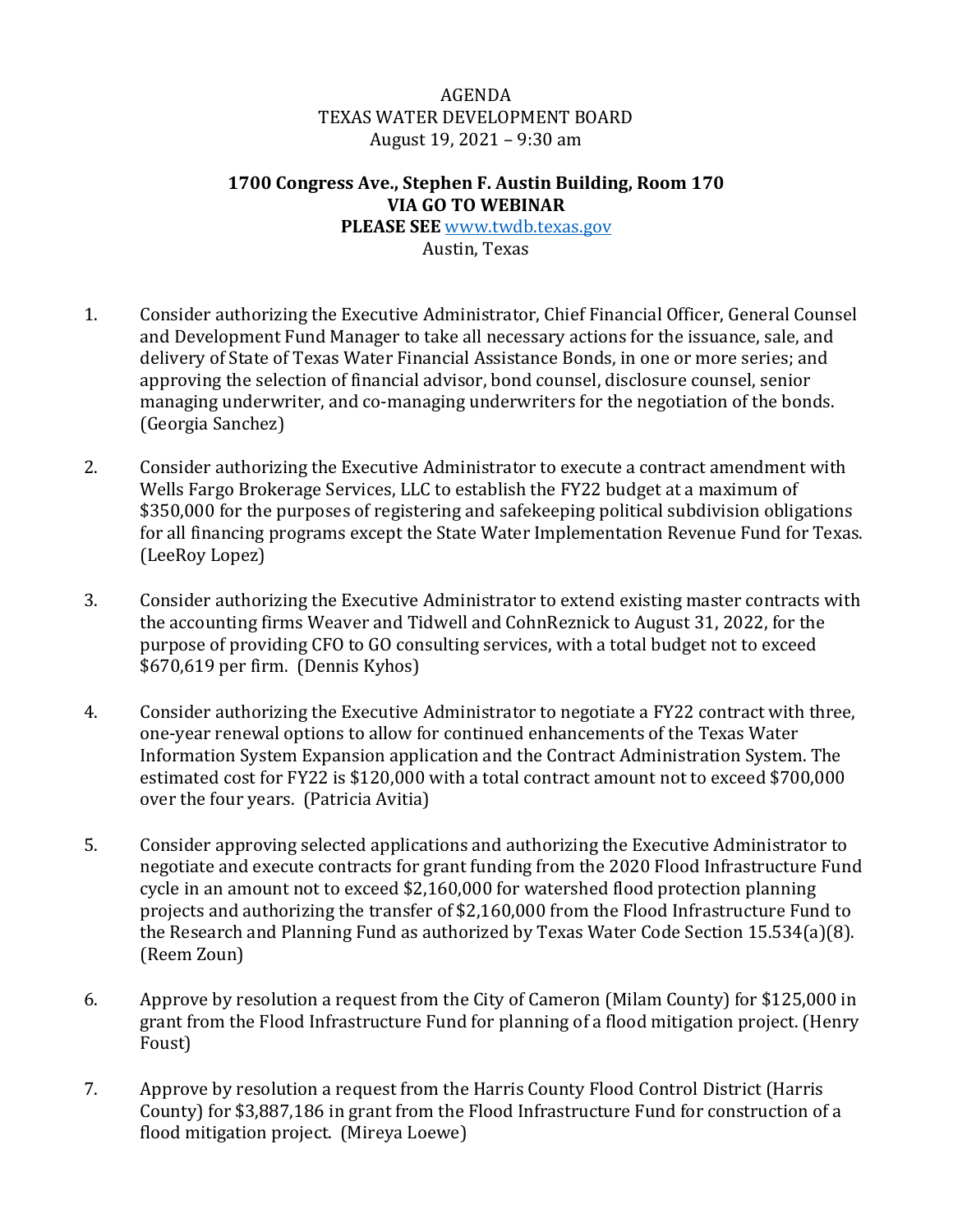- 8. Approve by resolution a request from the Willow Fork Drainage District (Fort Bend County) for \$24,006,760 in financial assistance consisting of \$22,085,000 in financing and \$1,921,760 in grant from the Flood Infrastructure Fund for planning, design, and construction of a drainage improvement project. (Claudia Corsetti)
- 9. Approve by resolution a request from the City of Palestine (Anderson County) for \$380,000 in financial assistance consisting of \$228,000 in financing and \$152,000 in grant from the Flood Infrastructure Fund for planning, design and construction of a dam rehabilitation project. (Claudia Corsetti)
- 10. Approve by resolution a request from the City of Palestine (Anderson County) for \$335,000 in financial assistance consisting of \$268,000 in financing and \$67,000 in grant from the Flood Infrastructure Fund for planning, design and construction of a dam rehabilitation project. (Claudia Corsetti)
- 11. Approve by resolution a request from the City of Palestine (Anderson County) for \$315,000 in financial assistance consisting of \$252,000 in financing and \$63,000 in grant from the Flood Infrastructure Fund for planning, design, and construction of a dam rehabilitation project. (Claudia Corsetti)
- 12. Approve by resolution a request from the City of Palestine (Anderson County) for \$380,000 in financial assistance consisting of \$266,000 in financing and \$114,000 in grant from the Flood Infrastructure Fund for planning, design, and construction of a dam rehabilitation project. (Claudia Corsetti)
- 13. Approve by resolution a request from the City of Arp (Smith County) for \$7,367,173 in financial assistance consisting of \$1,602,000 in financing and \$5,765,173 in principal forgiveness from the Drinking Water State Revolving Fund for planning, acquisition, design, and construction of a water system improvements project. (Jeff Taylor)
- 14. Authorize the Executive Administrator to execute an amendment to the grant agreement with the Hidalgo County Drainage District No. 1, as amended, to include an additional \$500,000 grant pursuant to Rider No. 23 of the General Appropriations Act. (Mireya Loewe)
- 15. Consider amending by resolution the previously adopted Texas Water Development Board Resolution No. 21-064, to revise the commitments to Willacy County for Projects No. 40096 and No. 40101. (Joe Reynolds)
- 16. The Board will receive comments from the public on any matters within the jurisdiction of the TWDB, with the exception of matters which are subject to the ex parte prohibition found in Texas Government Code Section 2001.061.
- 17. The Board may adjourn into Executive Session and conduct a closed meeting to consider any item on this agenda if a matter is raised that is appropriate for the Board to conduct a private consultation with its attorney on a matter in which the duty of the attorney to the governmental body under the Texas Disciplinary Rules of Professional Conduct of the State Bar of Texas clearly conflicts with Chapter 551 of the Texas Government Code. The Board may conduct a closed meeting to receive legal advice and discuss pending or contemplated